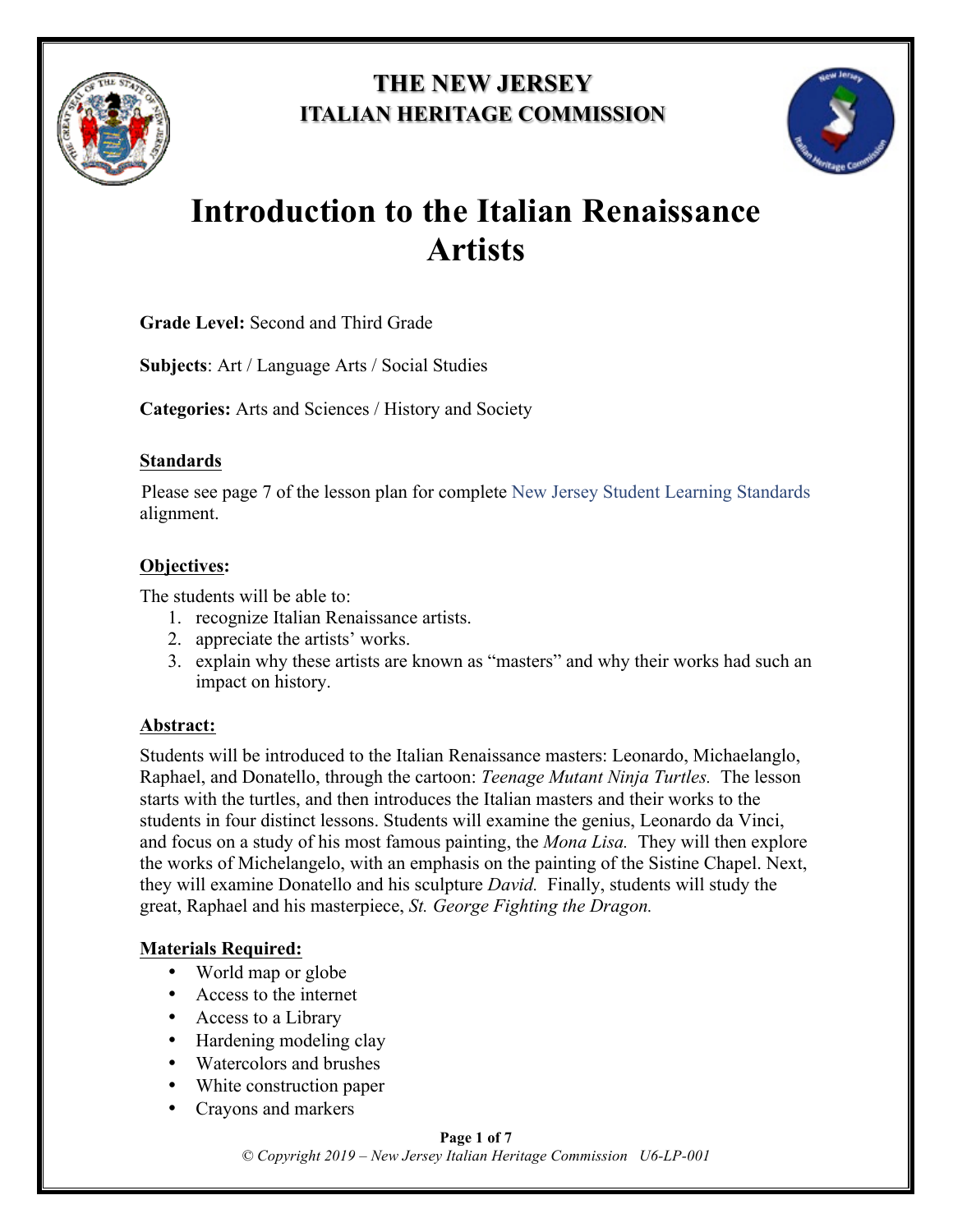- Writing paper
- Renaissance music
- Copies of artists' biographies
- Copies of coloring pages
- Masking tape
- Several large piece of presentation foam board
- Drop cloth
- Toothpicks

## **Background:**

Italy was the center of the early Renaissance, the "rebirth" of Roman knowledge and culture.

- The Renaissance is the entry of civilization into modern times. http://encyclopedia.kids.net.au/page/re/Renaissance
- Famous Paintings for Students http://www.gardenofpraise.com/art.htm
- Leonardo da Vinci 1452-1519, Biography http://en.wikipedia.org/wiki/Leonardo\_da\_Vinci
- Biography: Leonardo da Vinci https://www.ducksters.com/biography/leonardo\_da\_vinci.php
- Leonardo da Vinci Facts for Kids https://kids.kiddle.co/Leonardo\_da\_Vinci
- Raffaello Sanzio "Raphael" 1483 1520 Biography http://en.wikipedia.org/wiki/Raffaello\_Santi
- Raffaello Sant Biography for kids http://www.kids.net.au/encyclopedia-wiki/ra/Raffaello\_Santi
- Donatello facts for kids https://kids.kiddle.co/Donatello
- Donato di Niccolo di Betto Bardi "Donatello" 1386-1466 o Biography http://en.wikipedia.org/wiki/Donatello
- Michelangelo Buonarroti 1475 1564, Biography http://en.wikipedia.org/wiki/Michelangelo\_Buonarroti
- Biographies for kids Michelangelo http://www.kids.net.au/kidscategories/Kids\_and\_Teens/People\_and\_Society/Biog raphy/Artists/Buonarroti,\_Michelangelo

#### **Page 2 of 7** *© Copyright 2019 – New Jersey Italian Heritage Commission U6-LP-001*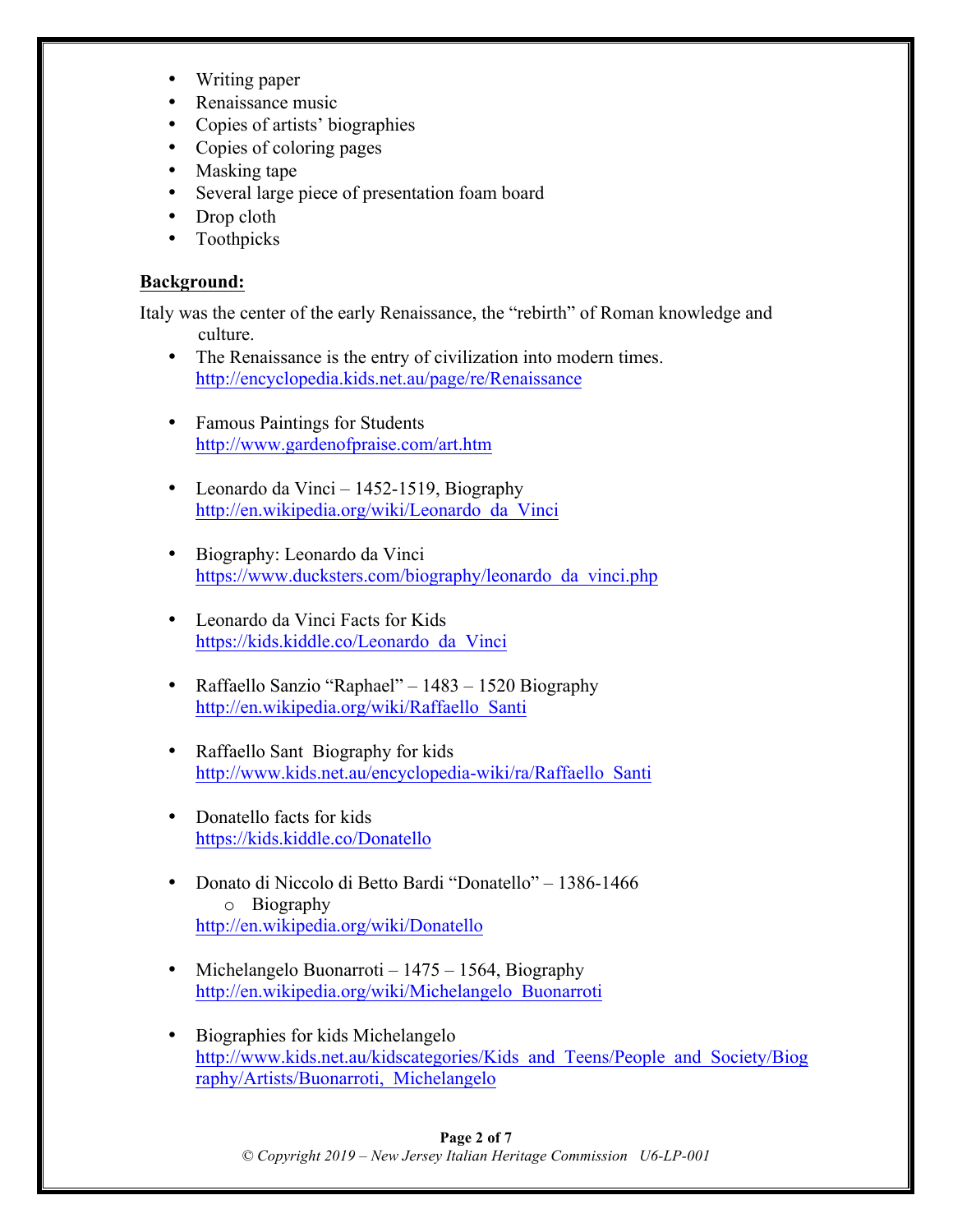- Teenage Mutant Ninja Turtles
	- o Background information http://en.wikipedia.org/wiki/Teenage\_Mutant\_Ninja\_Turtles
	- o Coloring Pages http://afunk.com/ninja

#### **Procedures:**

- I. Ask the students if they are familiar with the Teenage Mutant Ninja Turtles.
- II. Ask the students to give you the names of the Turtles. a. Leonardo, Raphael, Donatello, Michalangelo.
- III. If they are unable to name them, go ahead and say their names.
	- a. You may want to show them some pictures of the Turtles you had downloaded from the websites, as you give them a little background information.
- IV. Explain to the students that these are also the names of very famous Italian Renaissance artists.
- V. Explain to the students what the Renaissance period was and point out Italy on world map or globe.
- VI. Explain to the students that they will be learning about these artists and their famous works of art. **Note to the Teacher** - The following procedures introduce each artist individually and give an activity for your students to complete. Use them as time permits.

#### VII. **Exploring Leonardo da Vinci**

- a. Give your students some background history on Leonardo.
	- i. You may want to do this in lecture form or have your students do their own research on the "kid's website."
	- ii. This will depend upon your students' ability levels and access to computers.
- b. Explain to the students that one of Leonardo's famous works was Mona Lisa.
	- i. You may want to show a downloaded picture or a picture from a Library book.
	- ii. Leonardo used an art technique call *sfumato,* which give the illusion of blurred outlines.
		- 1. Explain that Mona Lisa was a real person who posed for this picture.
		- 2. Leonardo hired musicians to keep her entertained while he painted her portrait.

#### **Page 3 of 7**

*© Copyright 2019 – New Jersey Italian Heritage Commission U6-LP-001*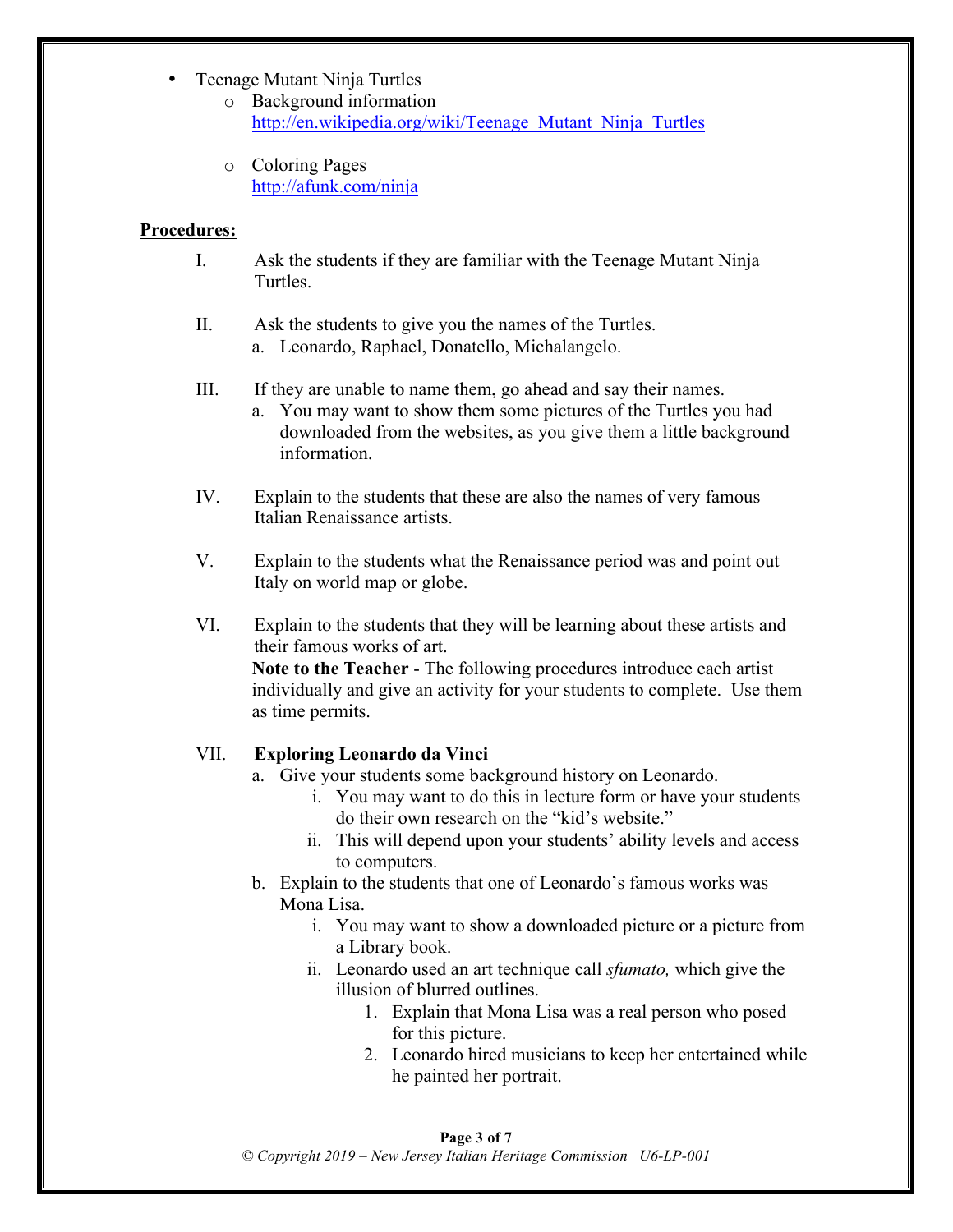- c. Have the students describe how they would paint Mona Lisa in a modern fashion.
	- i. What would her clothes look like?
	- ii. What would the background look like?
	- iii. Have the students try their hand at creating a modernized picture of Mona Lisa keeping her face recognizable.

#### VIII. **Exploring Michelangelo Buonarroti**

- a. Give your students some background history on Michelangelo.
	- i. You may want to do this in lecture form or have your students do their own research on the "kid's website."
	- ii. This will depend upon your student's ability levels and access to computers.
- b. Explain to the students that one of Michelangelo's most famous works of art was the paintings in the Sistine Chapel at the Vatican in Rome.
	- i. You may want to show a downloaded picture or a picture from a Library book.
	- ii. It took him four years to complete his painting.
	- iii. He painted on wet plaster, which is called fresco, while lying on his back on scaffolding fifty feet in the air.
- c. Have the students try painting upside down.
	- i. Tape a large piece of foam board across the top of two desks.
	- ii. Lay a drop cloth underneath the foam board.
	- iii. Tape a piece of white construction paper to the underside of the foam board.
		- 1. Have a student lie on his/her back on top of the drop cloth.
		- 2. Using water colors have the student try to paint a picture upside down.
			- a. Instruct the students not to make their brushes too wet with paint or it will drip on them.
		- 3. The students may want to draw their picture with pencil first and then begin their painting.
	- iv. Allow the pictures to dry and then share them with the class.

#### IX. **Exploring Donatello**

- a. Give your students some background history on Donatello.
	- i. You may want to do this in lecture form or have your students do their own research on the "kid's website."
	- ii. This will depend upon your student's ability levels and access to computers.
- b. Explain to the students that one of Donatello's famous sculpture is "David" carved of marble.
	- i. You may want to show a downloaded picture or a picture from a Library book.
	- ii. Donatello was known for his sense of depth and detail of emotion and the human body.
	- iii. He not only carved statues but also panels of pictures for various cathedrals and chapels.

#### **Page 4 of 7**

*© Copyright 2019 – New Jersey Italian Heritage Commission U6-LP-001*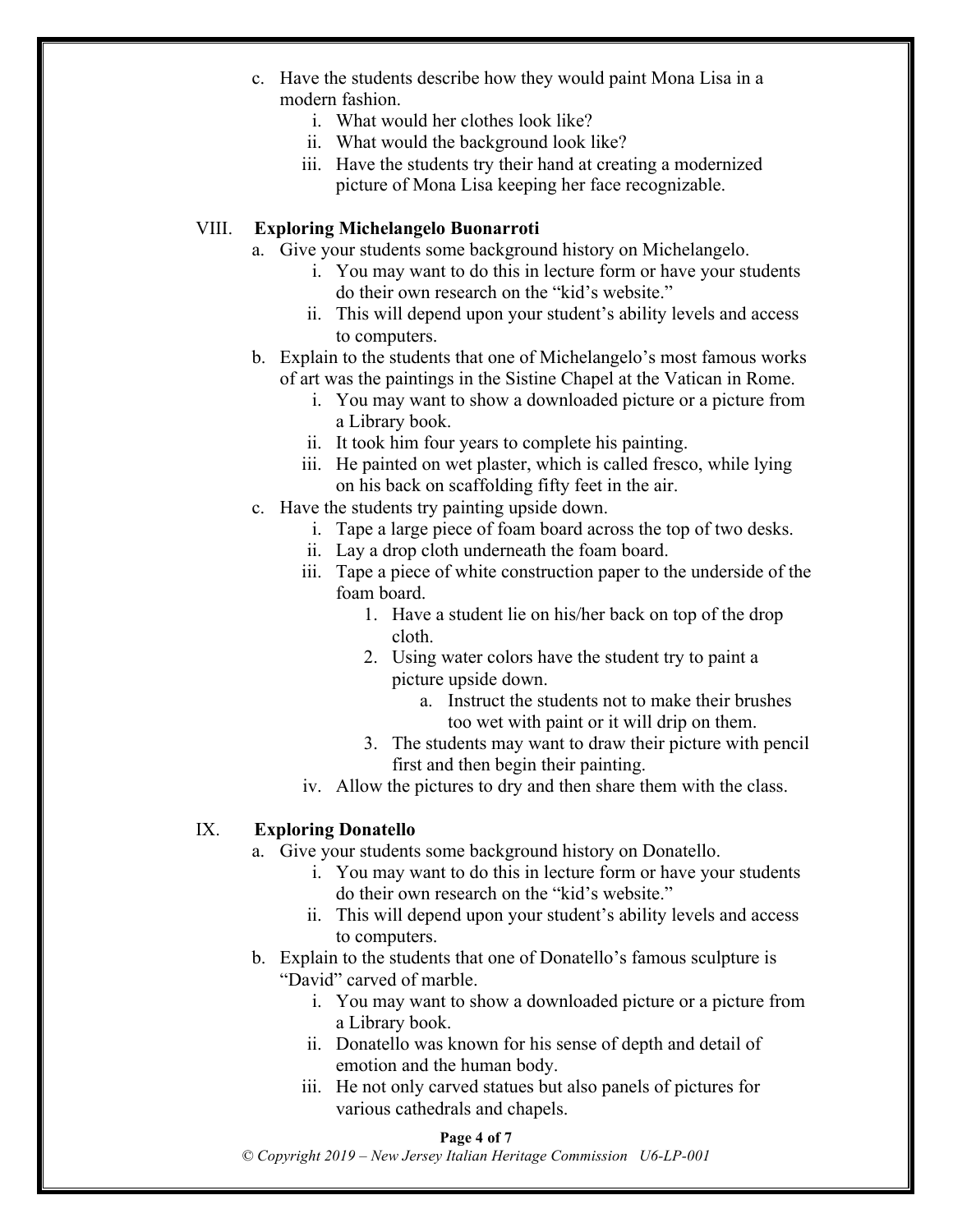- c. Give each student a large amount of hardening modeling clay.
	- i. Have them create a life like sculpture. They may use each other as models if they like.
	- ii. Have them use toothpicks to reinforce their sculptures if needed.

## X. **Exploring Raphael**

- a. Give your students some background history on Raphael.
	- i. You may want to do this in lecture form or have your students do their own research on the "kid's website."
	- ii. This will depend upon your student's ability levels and access to computers.
- b. Explain to the students that some of Raphael's famous works of art are of angels, cherubs, and St. George Fighting the Dragon.
	- i. You may want to show a downloaded picture or a picture from a Library book.
	- ii. Raphael is known for making the transition from formal, geometric shapes to a more animated, informal style of painting.
- c. Have the students look carefully at the painting of *St. George Fighting the Dragon*.

You could download this picture from the website Famous Paintings for Students, http://www.gardenofpraise.com/art.htm

- 1. Discuss what they think the picture is about.
- 2. Is there a story that could be written about it?
- 3. What do you think the maiden is doing in the picture?
- d. Have the students create their own picture that would tell a story about a knight, a maiden, and some villainous creature.
	- i. After they have created their picture, have them write a short story to accompany their picture.
	- ii. You will need white construction paper, pencil, crayons, and writing paper.
	- iii. When the projects are completed, have your students read their stories aloud and present their pictures.

#### **Assessments:**

Teachers will evaluate each of the students' four works.

#### **Extensions:**

Obtain and read to the class a copy of James Mayhew's *Katie and The Mona Lisa*, which includes various Italian Renaissance artists such as Raphael, Leonardo da Vinci, Botticelli, and Carpaccio.

#### **Reference**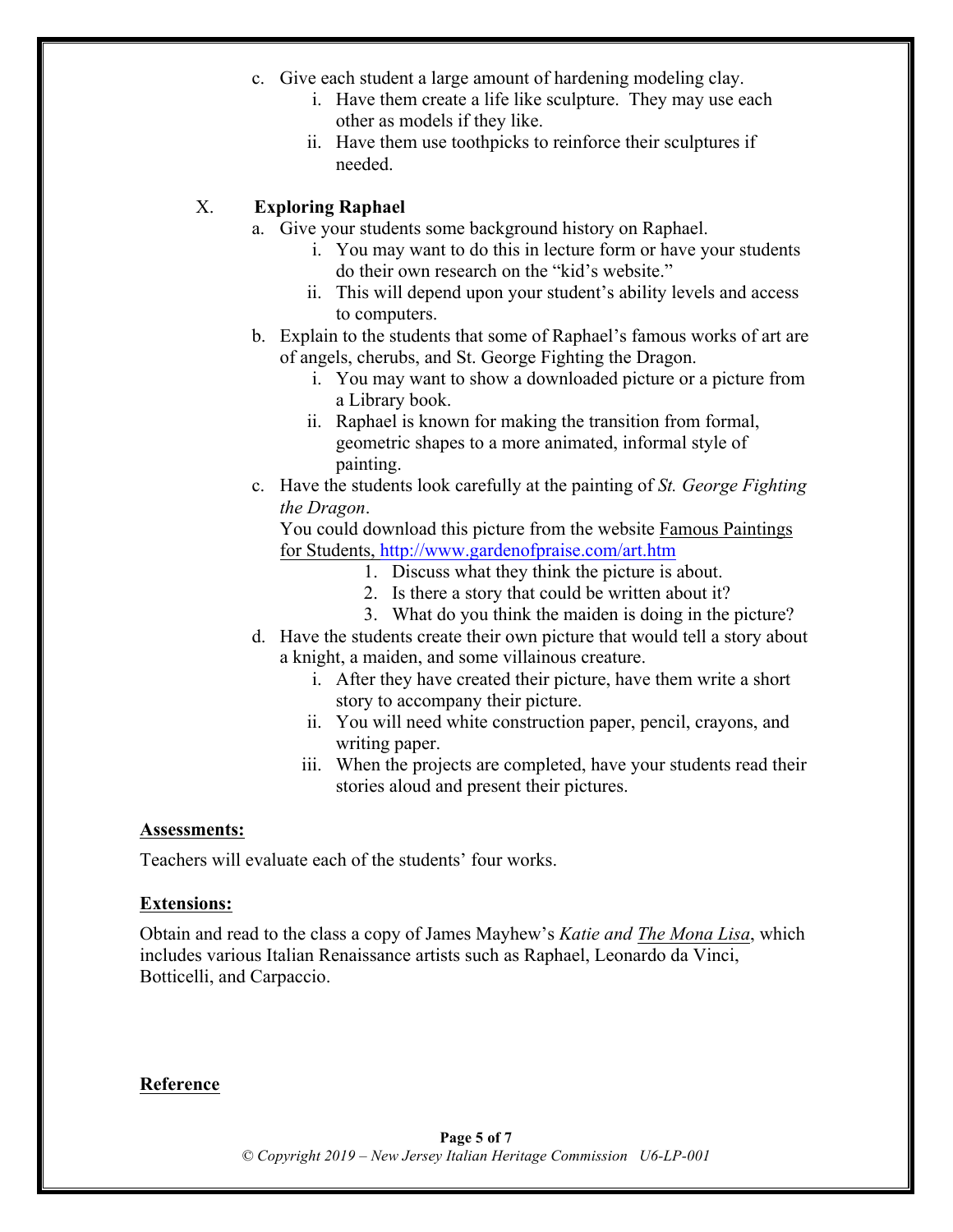(1) MCREL is the Mid-Continent Regional Education Laboratory, an educational research and development facility which has worked with many Universities, State and federal education agencies and scholars in validating and promulgating national educational standards for decades. Their sources for the standards cited in this document are the best state standards, research and scholarly comments and evaluations, and the outstanding work of Robert Marzano and John S. Kendall who are widely recognized for their work in this field. This citation was used here because no relevant indicator was found in the appropriate state document*.*